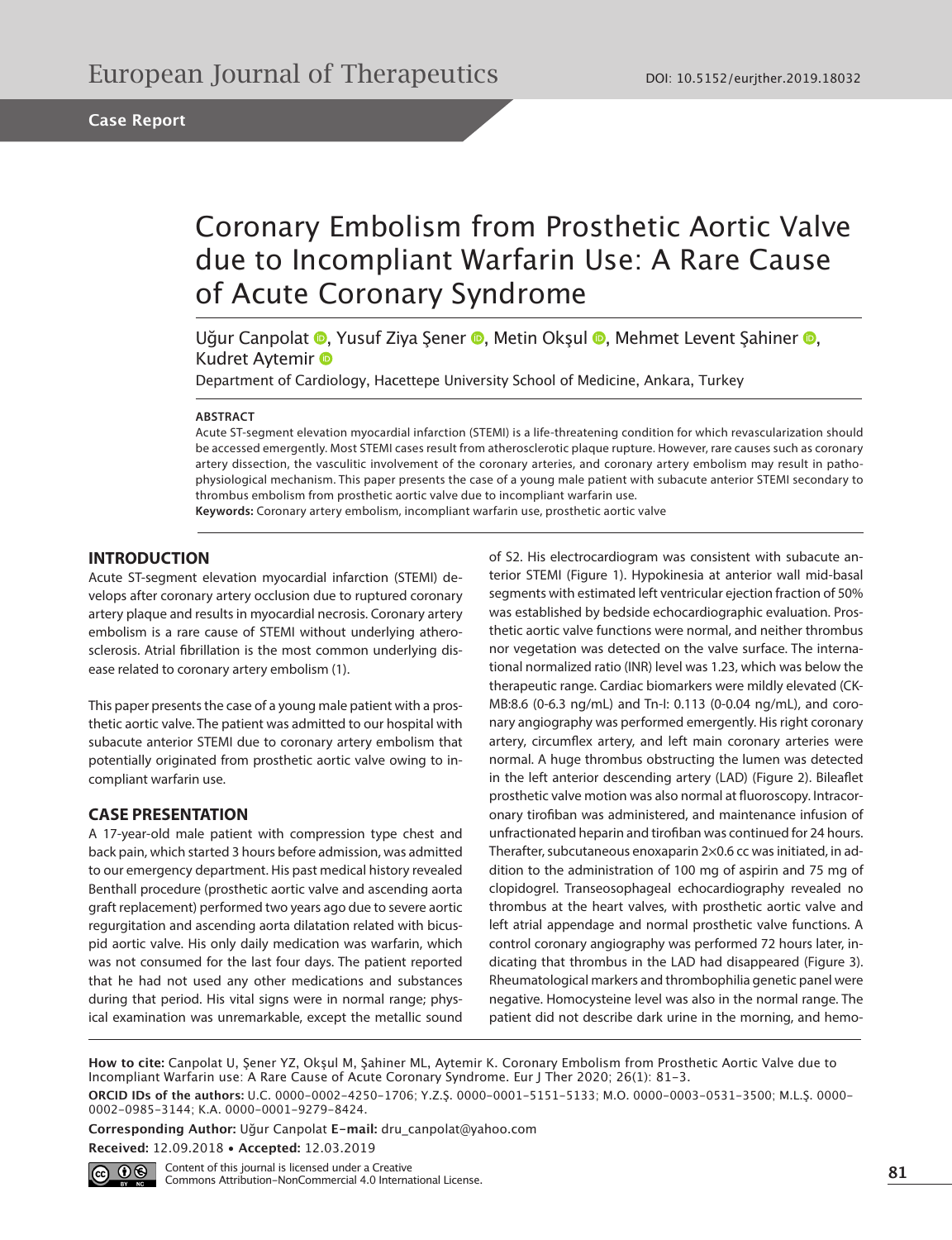

Figure 2. Emergent angiogram at right anterior oblique and left anterior oblique views indicating a huge thrombus at the mid portion of the left anterior descending artery



lytic parameters were normal. Other causes of arterial thrombus were excluded; coronary thromboembolism from the prosthetic aortic valve secondary to incompliant warfarin use and subtherapeutic INR level was proposed as the underlying mechanism. The patient was uneventfully discharged with a triple antithrombotic regimen (including warfarin, 100 mg of aspirin, and 75 mg of clopidogrel) for three months, and warfarin as well as aspirin was continued thereafter. As the past surgical reports were unavailable, the type of prosthetic valve could not be learnt from the patient. The target INR level during follow-up was determined as 3.0 owing to thromboembolic episode in conjunction with mechanical prosthetic aortic valve. Informed consent was obtained from the patient.

### **Main Points:**

- An acute coronary syndrome due to coronary thromboembolism should be considered in differential diagnosis among patients with mechanical prosthetic heart valves.
- Effective therapeutic anticoagulation should be maintained in all patients with mechanical prosthetic heart valves.
- Monitoring of effective therapeutic INR levels is very important to prevent inadvertent embolic events in those patients.



Figure 3. Control angiogram at right anterior oblique view

#### **DISCUSSION**

Plaque rupture is the most common cause of STEMI; of the other rare situations, coronary embolism results in STEMI. STEMI is a life-threatening condition that must be emergently treated with either mechanical or pharmacological revascularization. Primary percutaneous intervention is better than thrombolytic treatment to achieve thrombolysis in myocardial infarction grade 3 flow; accordingly, interventional treatment should always be preferred as the first option if available. Thrombus aspiration can be an option in selected patients with coronary artery embolism. There was a diversity between randomized controlled study results in regard to outcomes of thrombus apiration during primary PCI. Therefore, routine thrombus aspiration before PCI is not suggested by the American Heart Association (AHA) guidelines, and this option should be only considered in selected cases (1).

The prevalance of coronary artery embolism in patients with STEMI is estimated to be 13% by post-mortem series. Infective endocarditis, atrial thrombus, myxoma, prosthetic valves, calcific aortic stenosis, and biological glue used to repair aortic dissection are common causes of coronary artery embolism (2). Thrombus originating from aortic valve usually goes to left coronary artery presumably associated with aortic valve morphology (3). Anticoagulation with warfarin should be advised to the patients with mechanical prosthetic aortic valve, and the INR level should be maintained between 2.0–3.0 consistent with the recommendations of AHA/ACC guidelines to minimize the risk of thromboembolism. In patients with On-X aortic valve replacement, lower INR levels (1.5–2.0) are acceptable due to lower thromboembolic risk. Aspirin (75–100 mg/day) should be added in anticoagulant therapy (4). No consensus exists regarding the maintainence treatment of coronary embolism. Warfarin and as